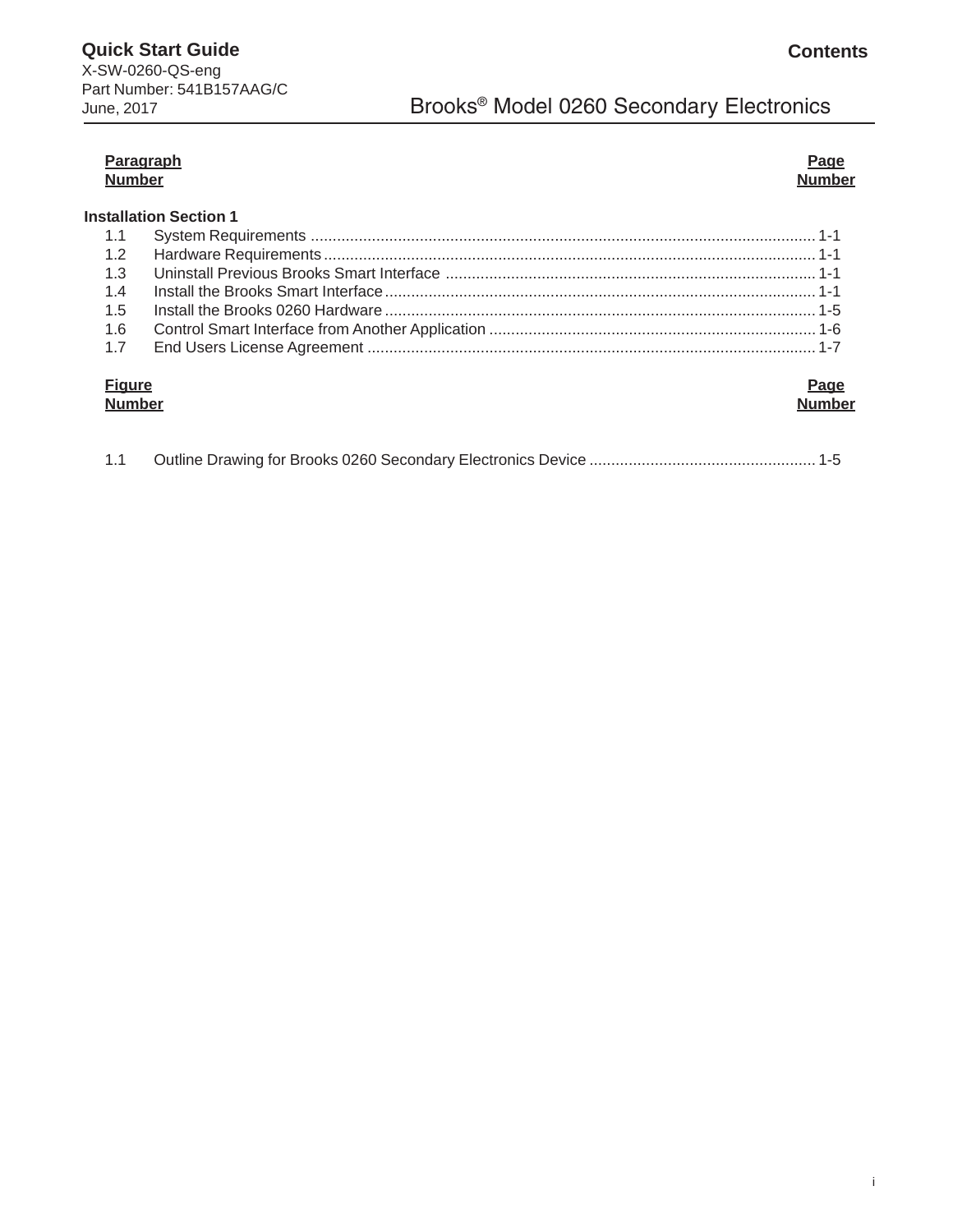X-SW-0260-QS-eng Part Number: 541B157AAG/C

### **1.1 System Requirements**

The Brooks Smart Interface software application can be installed on a Windows PC under the following requirements:

- Microsoft Windows XP (SP2), :LQGRX Vista or 7
- Two spare USB Ports, one for the security dongle which enables the user to run the Brooks Smart Interface application, one for connecting the 0260 hardware module. Up to 10 Brooks Mass Flow Meters/ Controllers and/or Pressure Controllers can be connected to one single 0260 hardware module. A third USB Port is needed if you want to connect up to 20 devices. The Smart Interface software application supports up to 30 Brooks Mass Flow Meters and Controllers

### **1.2 Hardware Requirements**

- 0260 hardware module, capable of connecting up to 10 Brooks RS485 S-Protocol based Mass Flow Meter/Controllers and/or Pressure **Controllers**
- Power cord
- USB cable type A to B
- RS485 Communication/Power cable see note below. Circular self latching Lemo 5 way 2B series in-line plug provided to enable custom wiring by user.
- USB security dongle (in case the Brooks Smart Interface software application is purchased)

Note: Custom Multi-Drop RS485 cable available from Brooks Instrument.

### **1.3 Uninstall Previous Brooks Smart Interface**

Prior to installing the Brooks Smart Interface software application you first need to uninstall any previous versions of the Smart Interface and HASP SRM driver software.

### **1.4 Install the Brooks Smart Interface**

- 1. Make sure that the 0260 hardware module is not connected.
- 2. To install the Brooks Smart Interface software application, place the Smart Interface CD-ROM into the drive. If the installation shell does not come up automatically, find the installation file 'Autorun.exe' on the CD-ROM and double-click to launch the program. The following window will appear. If you didn't purchase the CD-ROM you can download the CD-ROM contents from the Brooks website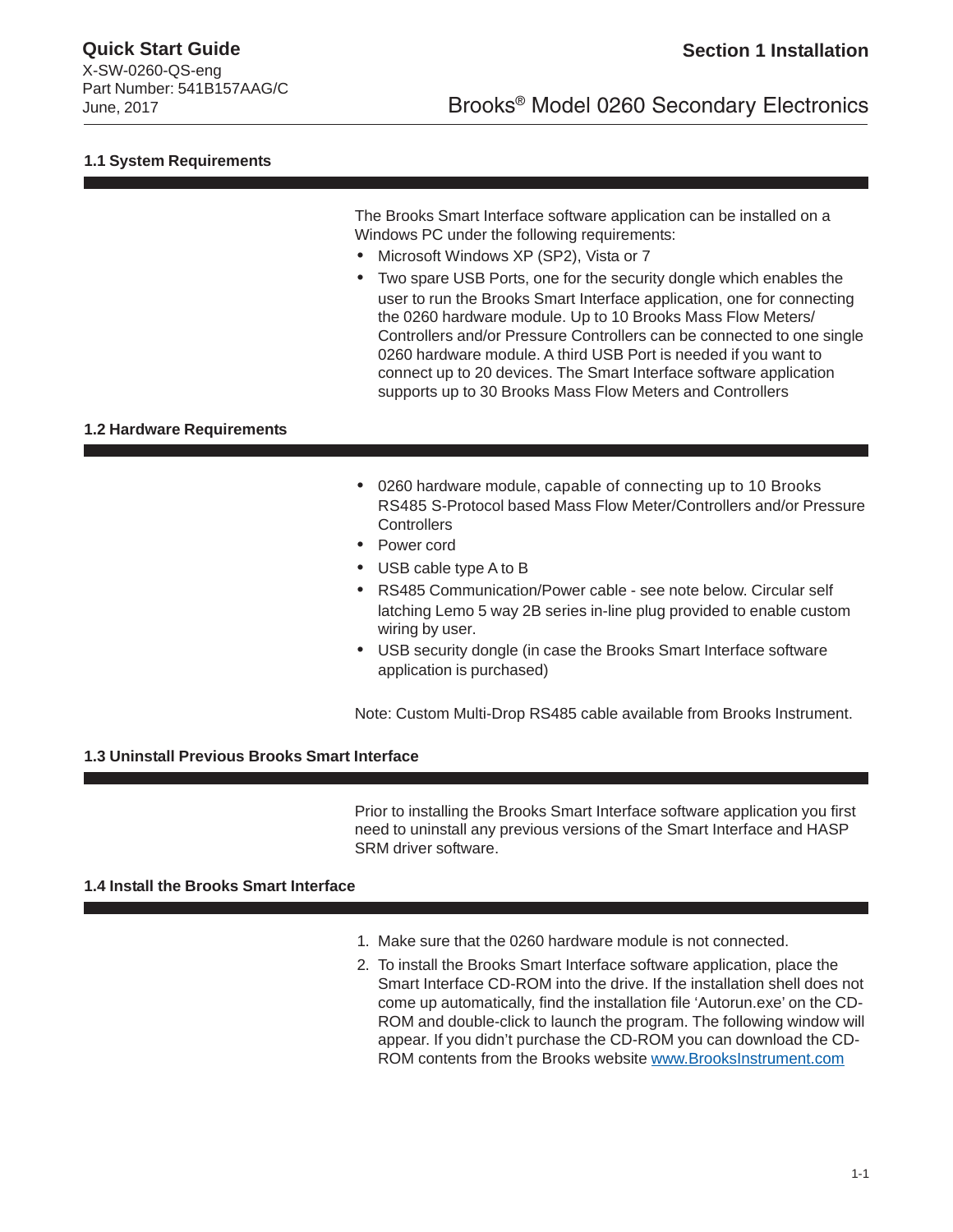# Brooks® Model 0260 Secondary Electronics

**Quick Start Guide** X-SW-0260-QS-eng Part Number: 541B157AAG/C June, 2017



- 3. Make sure that any old versions of the Smart Interface applications and HASP SRM drivers have been uninstalled, see previous section of this document.
- 4. Next, click on the 'Brooks Smart Interface' button to install the application.



6. Click the 'I Agree' button to accept the license agreement.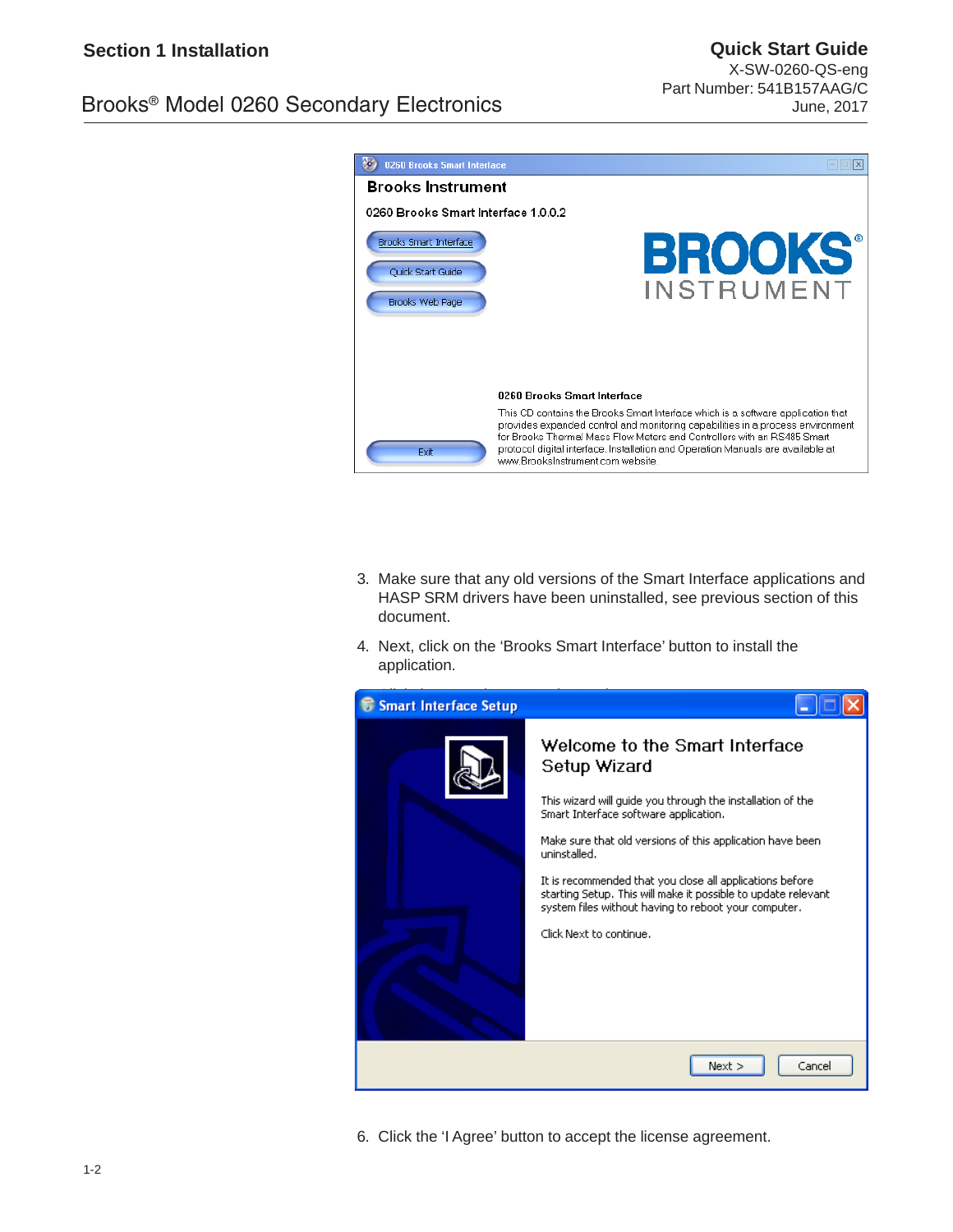# **Quick Start Guide Section 1 Installation** X-SW-0260-QS-eng Part Number: 541B157AAG/C

# June, 2017<br>June, 2017

|                                                                                                                                   | <b>S</b> Smart Interface Setup                                                                                                                                                                                                                                                                                                |  |  |
|-----------------------------------------------------------------------------------------------------------------------------------|-------------------------------------------------------------------------------------------------------------------------------------------------------------------------------------------------------------------------------------------------------------------------------------------------------------------------------|--|--|
|                                                                                                                                   | License Agreement<br>Please review the license terms before installing Smart Interface.                                                                                                                                                                                                                                       |  |  |
| Press Page Down to see the rest of the agreement.                                                                                 |                                                                                                                                                                                                                                                                                                                               |  |  |
|                                                                                                                                   | <b>Brooks Instrument</b><br><b>Smart Interface Software License</b>                                                                                                                                                                                                                                                           |  |  |
|                                                                                                                                   | İMPORTANT - READ CAREFULLY                                                                                                                                                                                                                                                                                                    |  |  |
|                                                                                                                                   | BY INSTALLING THE SOFTWARE CONTAINED WITHIN THIS PACKAGE, YOU<br>("LICENSEE") AGREE TO ENTER INTO A SOFTVVARE LICENSE AGREEMENT<br>("AGREEMENT") WITH BROOKS INSTRUMENT ("BROOKS") UNDER THE TERMS AND<br>CONDITIONS SET FORTH BELOW. IF YOU DO NOT AGREE TO THESE TERMS AND<br>CONDITIONS, RETURN THE SOFTWARE FOR A REFUND. |  |  |
| If you accept the terms of the agreement, click I Agree to continue. You must accept the<br>agreement to install Smart Interface. |                                                                                                                                                                                                                                                                                                                               |  |  |
| Nullsoft Install System v2.40<br>$<$ Back<br>I Agree<br>Cancel                                                                    |                                                                                                                                                                                                                                                                                                                               |  |  |

7. The Brooks Smart Interface installation is in progress.

| Smart Interface Setup                                                                              |        |
|----------------------------------------------------------------------------------------------------|--------|
| Installing<br>Please wait while Smart Interface is being installed.                                |        |
| Output folder: C:\Program Files\Brooks Instrument\SmartInterface\USB Drivers\amd64<br>Show details |        |
| Nullsoft Install System v2.40<br>$<$ Back<br>$Next$ >                                              | Cancel |

8. Click the 'Next' button to install the HASP SRM driver, which is needed to support the security dongle.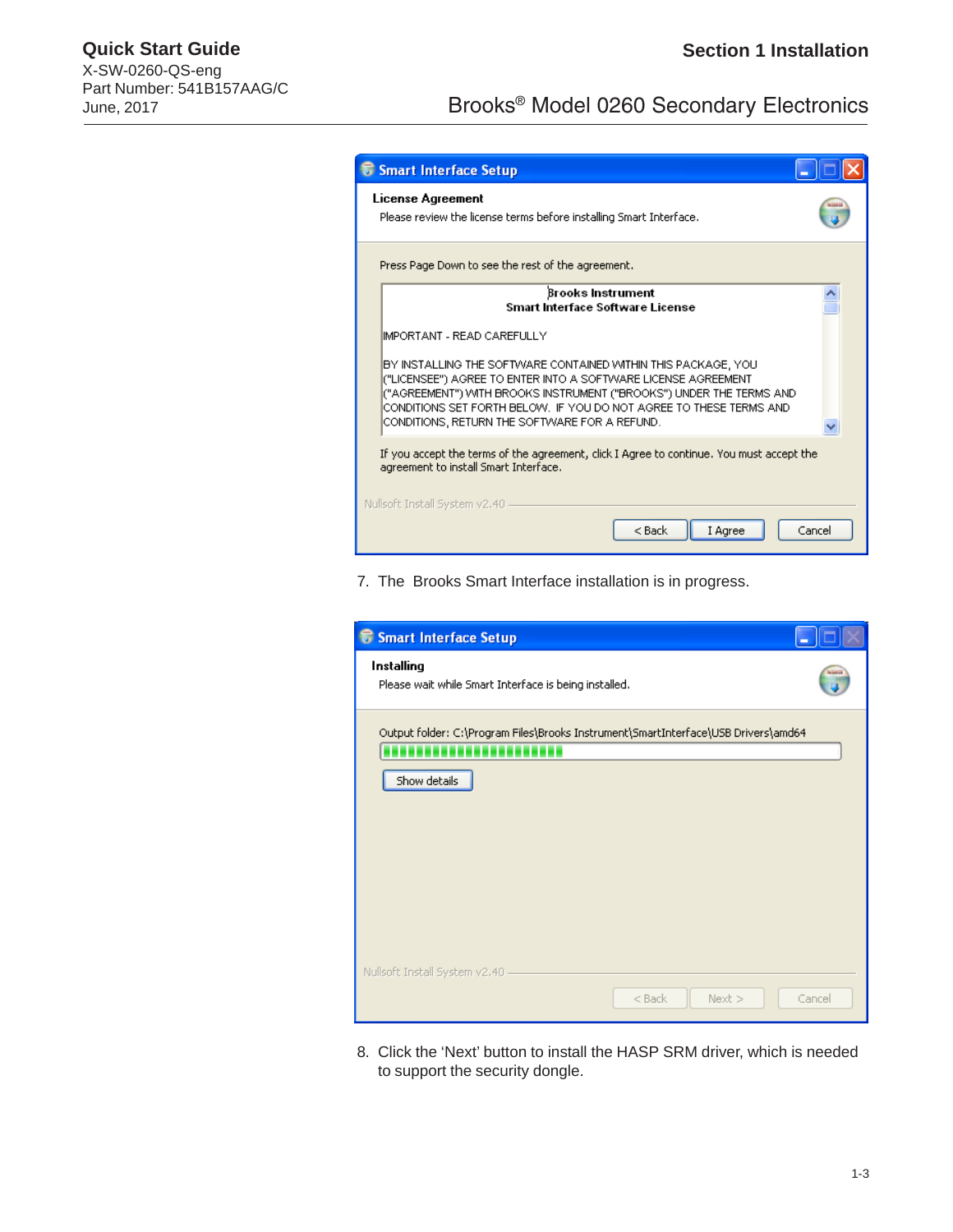# Brooks® Model 0260 Secondary Electronics

| <b>19 HASP SRM Run-time Setup</b> |                                                                                                                                                                                                                                       |  |
|-----------------------------------|---------------------------------------------------------------------------------------------------------------------------------------------------------------------------------------------------------------------------------------|--|
| $\Sigma_S$                        | <b>Welcome to the HASP SRM</b><br><b>Run-time Installation Wizard</b>                                                                                                                                                                 |  |
|                                   | It is strongly recommended that you exit all Windows programs.<br>before running this setup program.<br>Click Cancel to quit the setup program, then close any programs<br>you have running. Click Next to continue the installation. |  |
|                                   | WARNING: This program is protected by copyright law and<br>international treaties.<br>Unauthorized reproduction or distribution of this program, or any                                                                               |  |
|                                   | portion of it, may result in severe civil and criminal penalties, and<br>will be prosecuted to the maximum extent possible under law.                                                                                                 |  |
|                                   | Next ><br>Cancel<br>< Back                                                                                                                                                                                                            |  |

- 9. The USB to serial driver is installed silently, if you want to rerun the USB to serial driver install you can execute 'USBDriverSetup.exe' in folder '<Program Files>\Brooks Instrument\SmartInterface\USB Drivers'
- 10. In case you need to manually install the USB to serial driver you can find the driver installation files in: <Program Files>\Brooks Instrument\SmartInterface\USB Drivers
- 11.Once you've dismissed the 'Finished' screen, the installation of the Smart Interface is complete. The Smart Interface application can be started by using the shortcut in the 'Start->All Programs' menu or the icon on the desktop shown below. Note that you need to insert the USB security dongle into a USB port in order to run the Smart Interface application.



12. Start the Smart Interface application and visit the 'Help->Quick Start Guide' to quickly get familiar with the software application setup.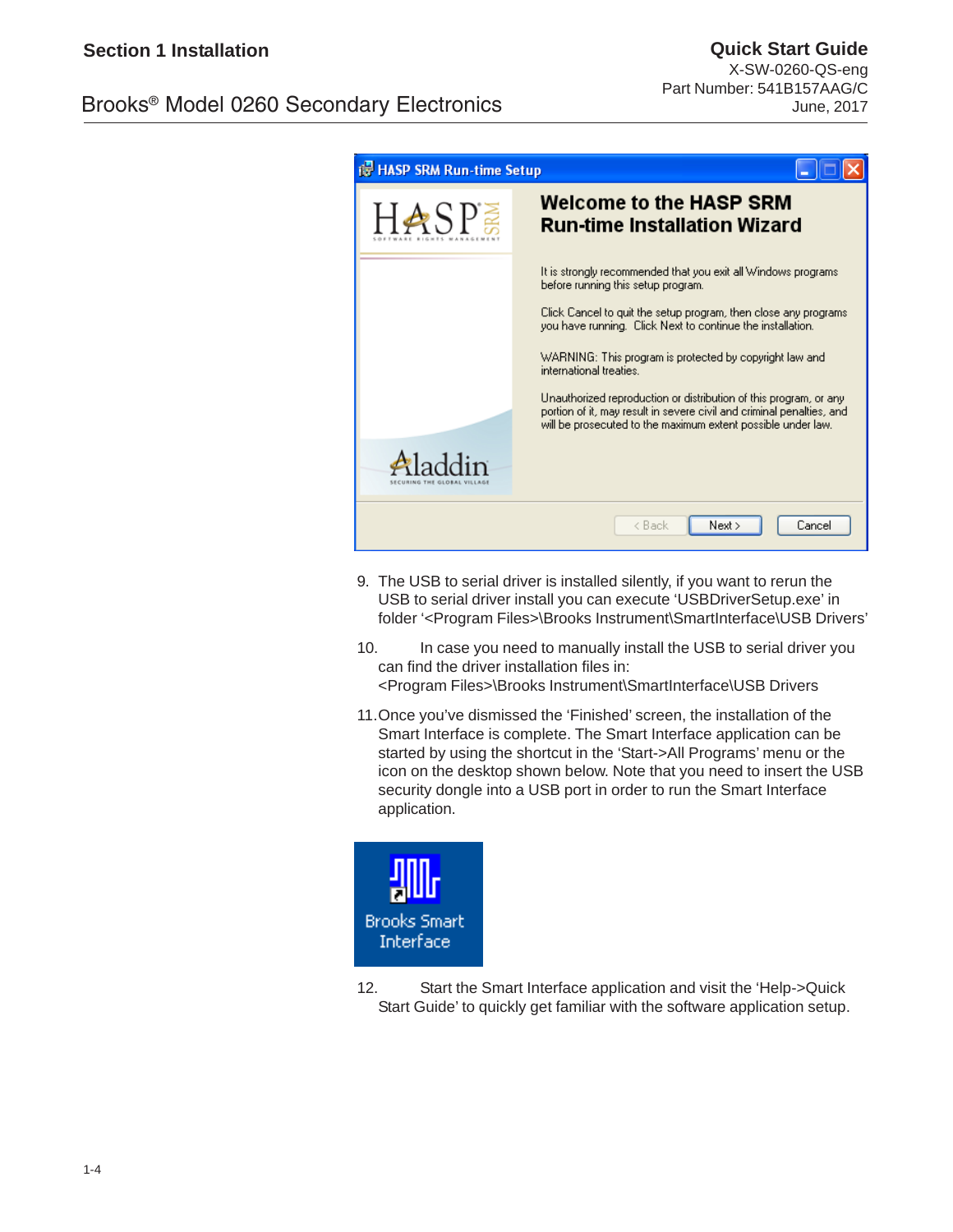X-SW-0260-QS-eng Part Number: 541B157AAG/C

# June, 2017 Brooks® Model 0260 Secondary Electronics

### **1.5 Install the Brooks 0260 Hardware**

- 1. If you didn't purchase the Brooks Smart Interface software application you still have to run the installation of this software application in order to get the installation files for the USB to serial driver, see list items 9 and 10 of the previous section for the location of the driver files and driver installation application. The Brooks Smart Interface software installation can be downloaded from the Brooks website www.BrooksInstrument.com note that you will not be able to run this application without the security dongle.
- 2. Connect the RS485 communication and power cable to the 0260 hardware module. On the other end of the cable connect any Brooks Mass Flow Meters/Controllers and/or Pressure Controllers.
- 3. Connect the power cord to the 0260 hardware module and insert the other end to an AC power source.
- 4. Connect the USB cable to the 0260 and the PC.

(See Figure 1.1 showing dimensions)



*Figure 1.1 Outline Drawing for Brooks® 0260 Secondary Electronics Device*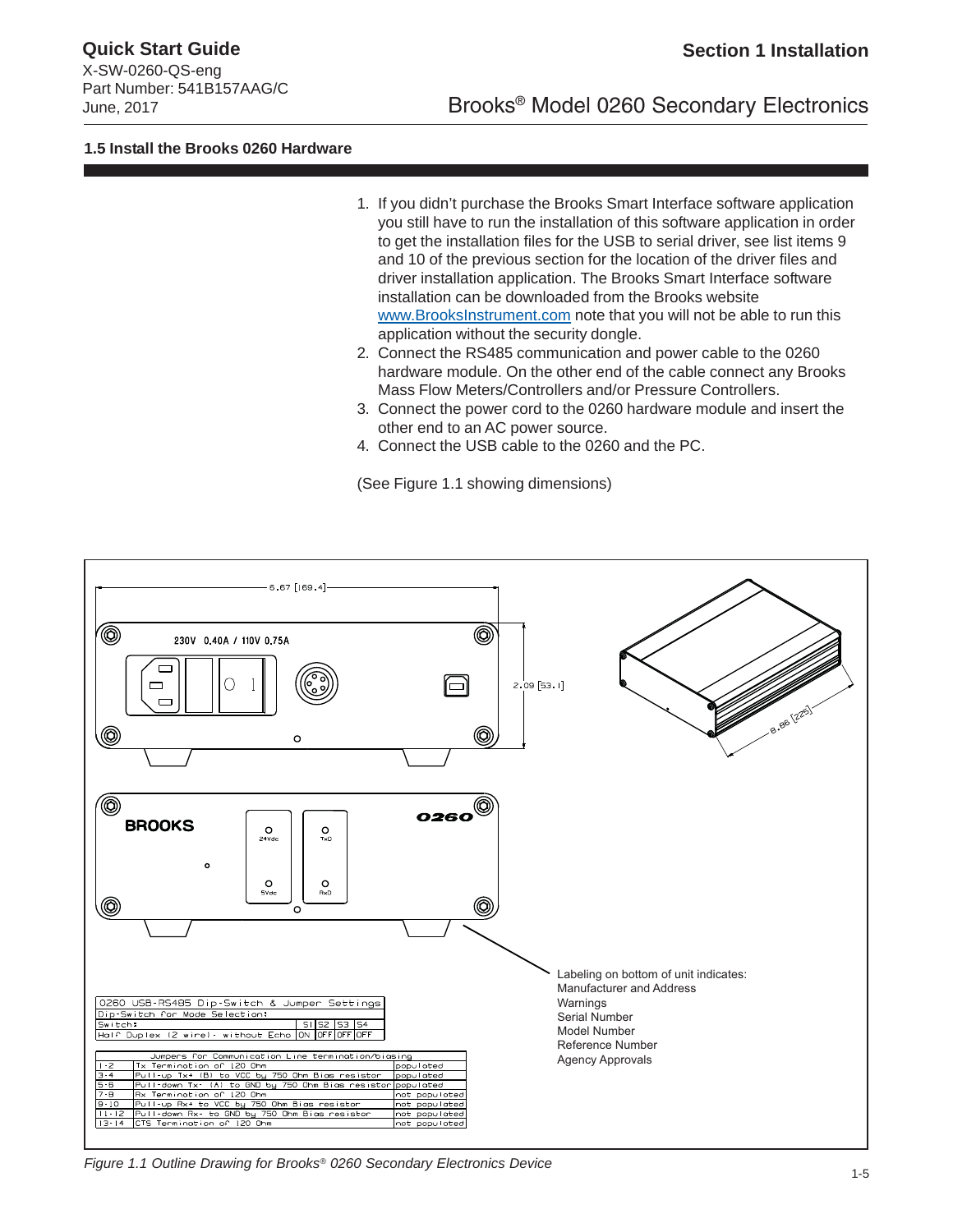## **1.6 Control Smart Interface from Another Application**

The basic functions of the Brooks Smart Interface application can be controlled by another application. For more information on this you're referred to the 'How to Control Brooks Smart Interface from a separate program' help page. The LabVIEWTM application described in this help page is available in '<Program Files>\Brooks Instrument\SmartInterface\Examples\ClipBoard WriteRead.vi'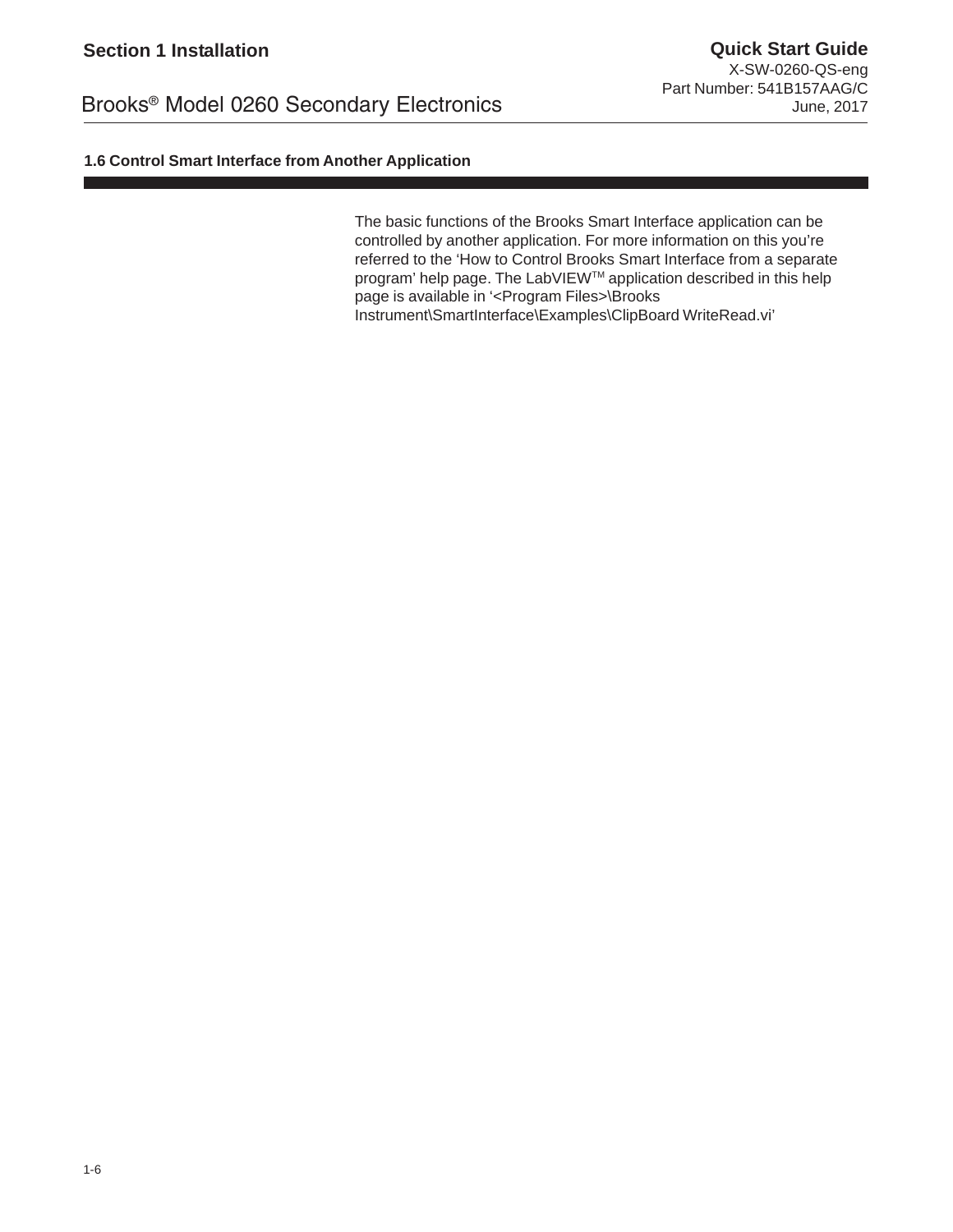# June, 2017 Brooks® Model 0260 Secondary Electronics

### **1.7 End User License Agreement**

#### **Brooks Instrument Smart Interface Software License**

#### **IMPORTANT - READ CAREFULLY**

BY INSTALLING THE SOFTWARE CONTAINED WITHIN THIS PACKAGE, YOU ("LICENSEE") AGREE TO ENTER INTO A SOFTWARE LICENSE AGREEMENT ("AGREEMENT") WITH BROOKS INSTRUMENT ("BROOKS") UNDER THE TERMS AND CONDITIONS SET FORTH BELOW. IF YOU DO NOT AGREE TO THESE TERMS AND CONDITIONS, RETURN THE SOFTWARE FOR A REFUND.

#### **GRANT OF LICENSE:**

BROOKS grants to LICENSEE a non-exclusive and non-transferable license to use the Smart Interface software solely for LICENSEE's own use on any single computer, provided the Software is in use only on one computer at any time. If LICENSEE has multiple licenses for the Software, then at any time LICENSEE may have as many copies of the Software in use as licenses.

#### **COPYRIGHT:**

The Software and associated documentation ("Product") is owned by BROOKS and is protected by United States copyright laws and international treaty provisions. Therefore, LICENSEE must treat the Software like any other copyrighted material (e.g., a book or musical recording) except that LICENSEE may make one copy of the Software solely for backup or archival purposes. All copies of the Software are subject to the terms of this AGREEMENT. LICENSEE may copy the documentation so long as the total number of copies, including any copies supplied by BROOKS, does not exceed the number of licenses. All titles, trademarks, copyrights and restricted notices shall be reproduced in all Product copies.

#### **RETENTION OF RIGHTS:**

The Software is licensed, not sold. BROOKS shall retain all right, title and interest including, but not limited to, copyright and other proprietary rights in the Product. LICENSEE shall not acquire any rights, express or implied, in the Software, or any related trademark, trade name, logo or product designation, other than those specified in this AGREEMENT. Use of the term "purchase" or "sale" shall not connote transfer of title or ownership.

#### **OTHER RESTRICTIONS:**

LICENSEE shall not, without BROOKS' prior written consent, (a) rent, lease, lend, sub-license, or otherwise transfer the materials or LICENSEE's rights hereunder; (b) remove or obscure proprietary or copyright notices which may be set forth on the Product; or (c) reverse engineer, alter, decrypt, decompile, extract, disassemble, modify or translate the Software. Use of Software in conjunction with any mechanical modification, alteration or repair of BROOKS' products is not recommended. Such modification, alteration or repair of BROOKS' products by LICENSEE can result in death or bodily injury. LICENSEE is advised to return products to BROOKS or an authorized service provider for such modification, alteration or repair.

#### **UPGRADES:**

License upgrades may become available for the Software. Upgrades may be offered to LICENSEE at a nominal cost.

#### **WARRANTY:**

BROOKS warrants the original Software media, as well as the documentation and hardware ("Related Materials"), to be free from defective materials or workmanship in normal use for twelve (12) months from first use, not to exceed eighteen (18) months from shipment by BROOKS. BROOKS further warrants that the Software will substantially perform in accordance with the accompanying documentation. BROOKS will repair or replace, free of charge, that Software media or Related Materials that BROOKS finds to be defective in materials or workmanship if returned to BROOKS, transportation charges prepaid, within the foregoing period. Where Software upgrades are provided, BROOKS' warranty hereunder shall be limited to ninety (90) days from shipment by BROOKS. BROOKS GRANTS ONLY THE ABOVE STATED EXPRESS WARRANTY. NO OTHER WARRANTIES ARE GRANTED INCLUDING, BUT NOT LIMITED TO, EXPRESS AND IMPLIED WARRANTIES OF MERCHANTABILITY AND FITNESS FOR A PARTICULAR PURPOSE.

#### **LIABILITY:**

REGARDLESS OF THE CAUSE OF ACTION UNDER WHICH A CLAIM MAY ARISE, INCLUDING CONTRACT OR TORT (INCLUDING NEGLIGENCE) OR OTHER CAUSES OF ACTION, IN NO EVENT SHALL BROOKS BE LIABLE FOR: (A) ANY SPECIAL, INCIDENTAL, INDIRECT, OR CONSEQUENTIAL DAMAGES; (B) ANY DAMAGES WHATSOEVER RESULTING FROM BUSINESS INTERRUPTION OR LOSS OF USE, DATA, PROFITS, PRODUCT, OR WORK DAYS; OR (C) ANY PROPERTY DAMAGES ARISING OUT OF, OR IN CONJUNCTION WITH, THIS AGREEMENT OR THE USE OR PERFORMANCE OF THE SOFTWARE. BROOKS' TOTAL LIABILITY FOR DAMAGES HEREUNDER SHALL IN NO EVENT EXCEED AN AMOUNT EQUAL TO THE FEE PAID BY LICENSEE UNDER THIS AGREEMENT.

#### **EXPORT:**

LICENSEE agrees to comply fully with all relevant export laws and regulations of the United States ("Export Laws") to assure that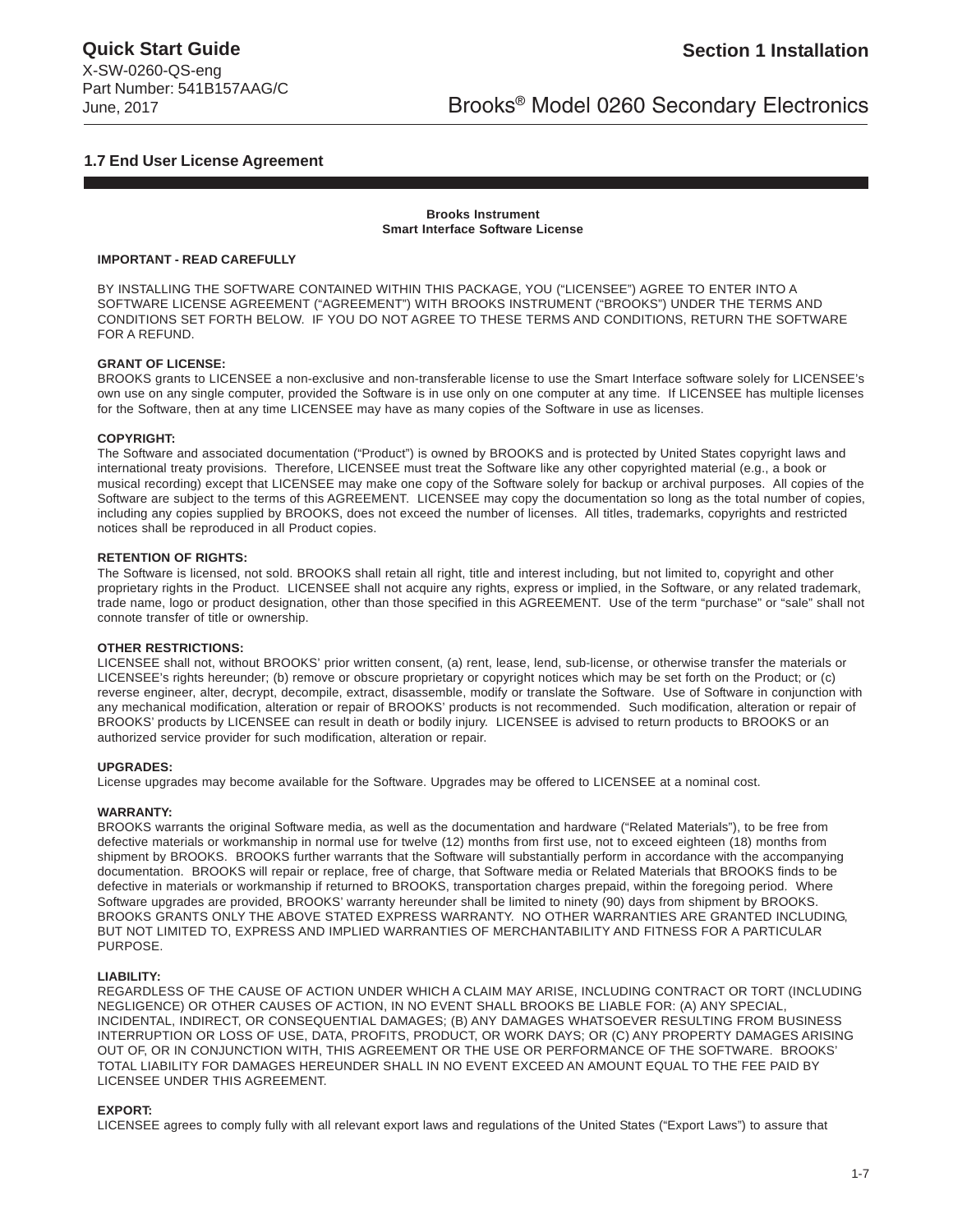# Brooks® Model 0260 Secondary Electronics

neither the Software, nor any direct product thereof, is exported, directly or indirectly, in violation of Export Laws; or is intended to be used for any purposes prohibited by the Export Laws, including without limitation, nuclear, chemical or biological weapons proliferation.

#### **GOVERNING LAW:**

The laws of the State of Missouri shall govern as to the interpretation, validity and effect of this AGREEMENT, and the parties agree that Missouri has jurisdiction over the parties and subject matter and is the desired venue for formal resolution of all disputes not amicably settled by discussion between the parties.

#### **ENTIRE AGREEMENT:**

This AGREEMENT constitutes the entire agreement between the parties with respect to its subject matter and supersedes all previous discussions, representations, agreements, and understandings.